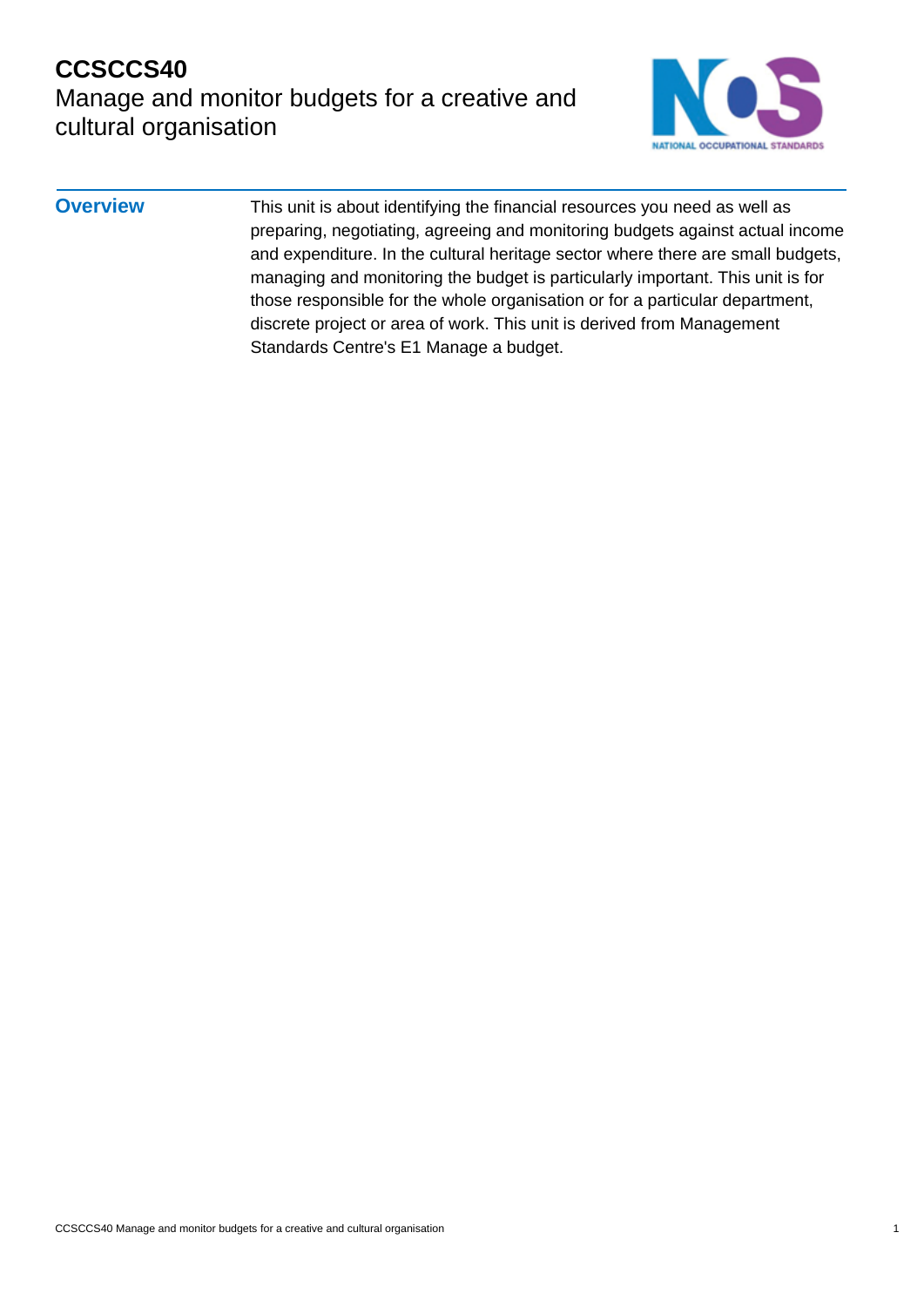# **CCSCCS40**

Manage and monitor budgets for a creative and cultural organisation

### **Performance criteria**

| You must be able to: | P <sub>1</sub>  | identify the financial resources you need to meet objectives for your<br>organisation or for a specific area of work, service or product                       |
|----------------------|-----------------|----------------------------------------------------------------------------------------------------------------------------------------------------------------|
|                      | P <sub>2</sub>  | obtain quotes, estimating amounts and quantities                                                                                                               |
|                      | P <sub>3</sub>  | list the expected expenditure against predicted income according to the<br>organisation's procedures or template                                               |
|                      | P4              | ensure there is enough contingency within the budget to cover<br>unexpected expenses                                                                           |
|                      | P <sub>5</sub>  | negotiate and agree the budget with the appropriate individuals in the<br>organisation                                                                         |
|                      | P <sub>6</sub>  | maintain accurate and up-to-date financial records of income and<br>expenditure                                                                                |
|                      | P7              | produce accurate and up-to-date reports presenting them on time and in<br>the required format                                                                  |
|                      | P8              | ensure the budget and financial performance are approved and reported<br>appropriately to the board or other governance structure and any<br>external funders' |
|                      | P9              | ensure you work within legal and best practice frameworks for financial<br>governance consulting charitable law if this applies                                |
|                      |                 | P10 authorise expenditure and obtain authorisation from others where<br>necessary                                                                              |
|                      | P <sub>11</sub> | identify and inform others of any financial discrepancies and take<br>corrective action according to the organisation's procedures                             |
|                      |                 | P12 obtain further help and advice from specialists                                                                                                            |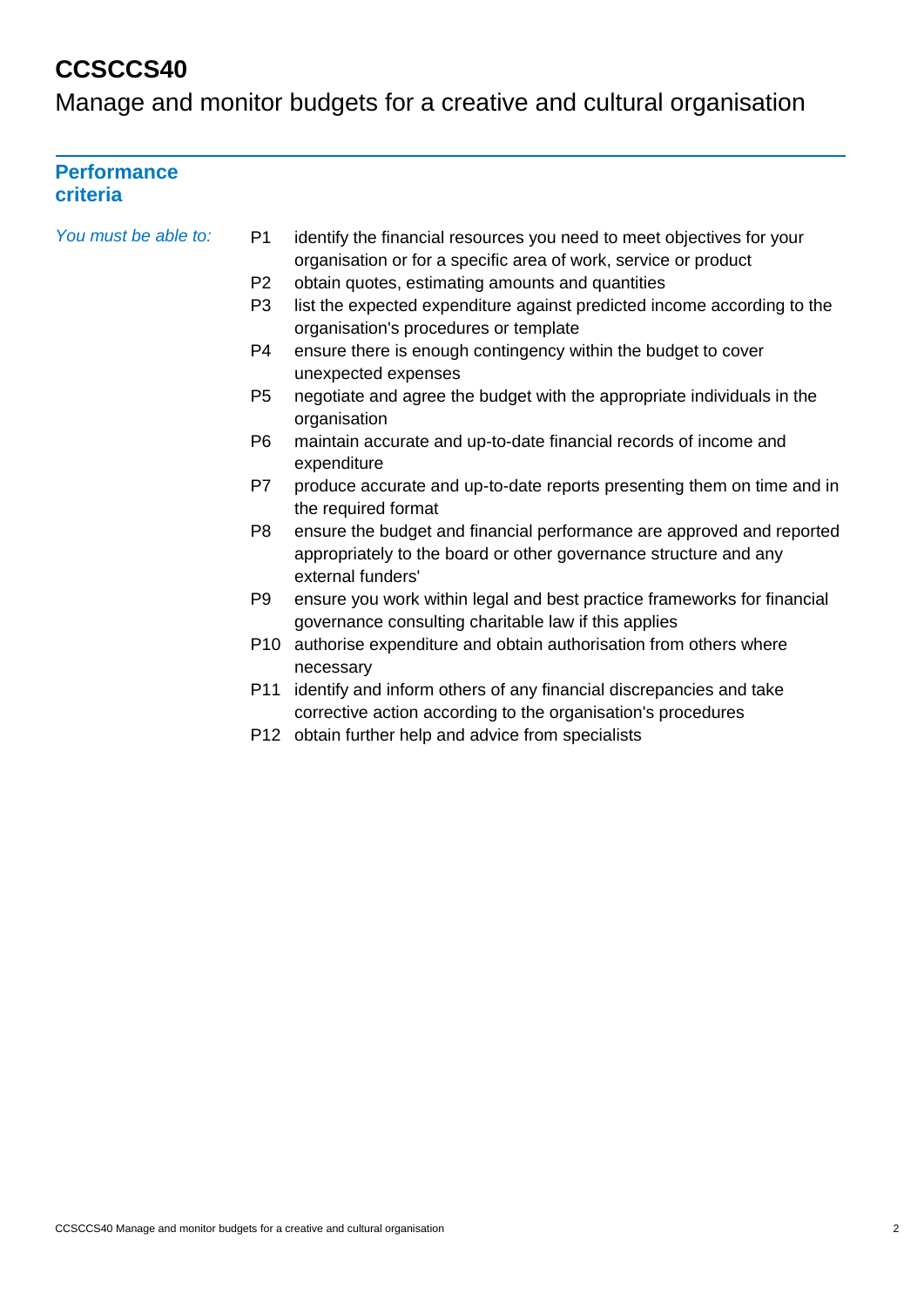# **CCSCCS40**

Manage and monitor budgets for a creative and cultural organisation

| <b>Knowledge and</b><br>understanding |                 |                                                                                                                                                       |
|---------------------------------------|-----------------|-------------------------------------------------------------------------------------------------------------------------------------------------------|
| You need to know and<br>understand:   | K1              | how to identify the financial resources needed to achieve your aims and<br>objectives and why this is important                                       |
|                                       | K2              | how and where to obtain quotes and make estimates of expenditure<br>where required                                                                    |
|                                       | K <sub>3</sub>  | why it is important to manage financial resources effectively and<br>efficiently                                                                      |
|                                       | K4              | the legal requirements for managing a budget                                                                                                          |
|                                       | K5              | organisational policy regarding finances and budgeting                                                                                                |
|                                       | K6              | the different budget formats and their strengths and weaknesses                                                                                       |
|                                       | K7              | how to negotiate and agree a budget                                                                                                                   |
|                                       | K <sub>8</sub>  | what forms of financial report are needed, how to assemble and present<br>them and how to use a budget to actively monitor and control<br>performance |
|                                       | K <sub>9</sub>  | the situations in which you may need to take corrective action, and what<br>types of action you could take                                            |
|                                       | K10 I           | how to authorise expenditure and when                                                                                                                 |
|                                       | K <sub>11</sub> | full cost recovery method and ACEVO                                                                                                                   |
|                                       |                 | K12 where to obtain specialist financial support and information                                                                                      |